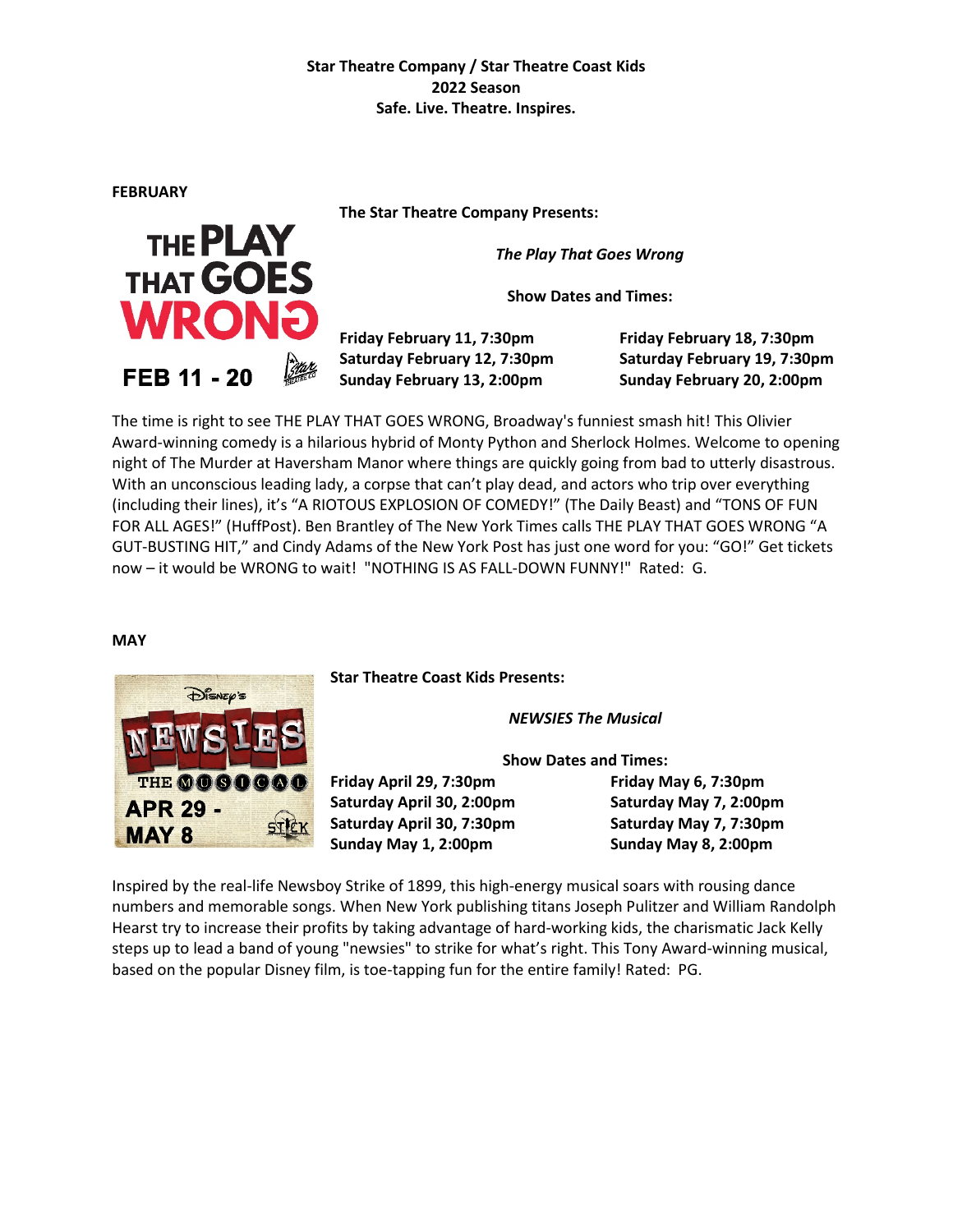**JULY**

**The Star Theatre Company Presents:**

*Pirates of Penzance*

**Show Dates and Times:**

**Friday July 15, 7:30pm Friday July 22, 7:30pm Saturday July 16, 7:30pm Saturday July 23, 7:30pm Sunday July 17, 2:00pm Sunday July 24, 2:00pm**

Set sail with this classic comedy that boasts one of the most famous patter songs in musical theatre history. A fresh take on one of Gilbert and Sullivan's most popular comic operas, this updated version of The Pirates of Penzance took New York by storm when it premiered in Central Park in 1980, leading to a subsequent smash-hit Broadway run. Rated: PG.

#### **SEPTEMBER**

**Star Theatre Coast Kids Presents:**

*All Shook Up*

**Show Dates and Times: Friday September 9, 7:30pm Friday September 16, 7:30pm Saturday September 10, 2:00pm Saturday September 17, 2:00pm Saturday September 10, 7:30pm Saturday September 17, 7:30pm**

**Sunday September 11, 2:00pm Sunday September 18, 2:00pm**

All Shook Up - It's 1955, and into a square little town in a square little state rides a guitar-playing young man who changes everything and everyone he meets. Loosely based on Shakespeare's Twelfth Night, this hip-swiveling, lip-curling musical fantasy will have you jumpin' out of your blue suede shoes with such classics as "Heartbreak Hotel," "Hound Dog," "Jailhouse Rock," and "Don't Be Cruel." Rated: PG-13.



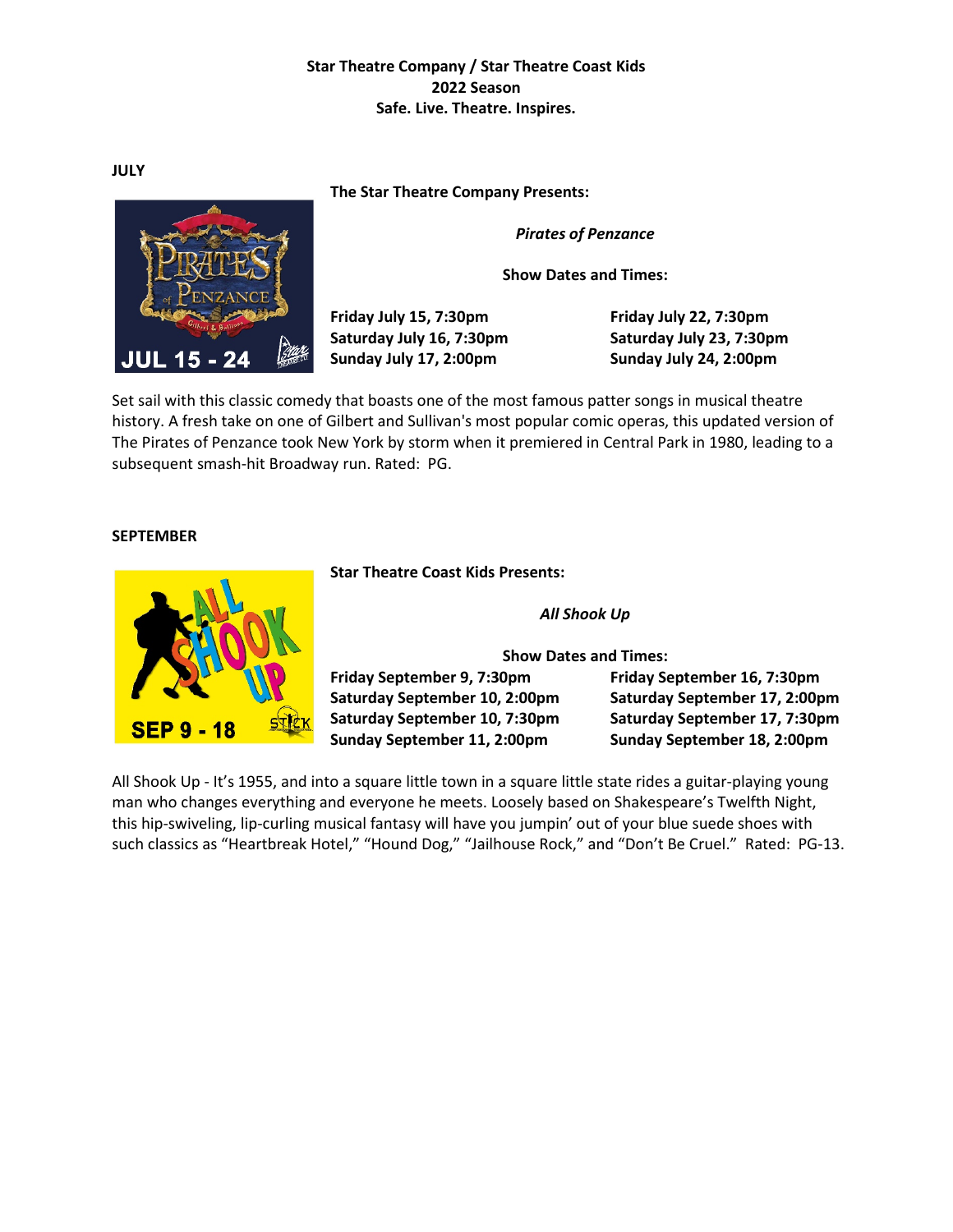#### **OCTOBER**

**The Star Theatre Company Presents:**

*Next To Normal*

**Show Dates and Times:**

**Friday October 21, 7:30pm Friday October 28, 7:30pm Saturday October 22, 7:30pm Saturday October 29, 7:30pm Sunday October 23, 2:00pm Sunday October 30, 2:00pm**

Next to Normal, with book and lyrics by Brian Yorkey and music by Tom Kitt, explores how one suburban household copes with crisis and mental illness. Winner of three 2009 Tony Awards, including Best Musical Score and the 2010 Pulitzer Prize, Next to Normal was also chosen as "one of the year's ten best shows" by critics around the country, including The Los Angeles Times, The Washington Post, Rolling Stone and The New York Times. Rated: PG-13.

#### **DECEMBER**

**The Star Theatre Company Presents:**

*ANNIE*

**Show Dates and Times: ONE WEEKEND ONLY!**

**Thursday December 8, 7:30pm Saturday December 10 7:30pm Friday December 9, 7:30pm Sunday December 11, 2:00pm**

Leapin' lizards! The San Diego Holiday Tradition is back! America's most beloved musical Annie will once again be presented at the Historic Star Theatre in downtown Oceanside, giving a whole new generation the chance to experience this classical musical about never giving up hope. Boasting one of Broadway's most memorable scores, including "It's a Hard Knock Life", "Easy Street", "Never Fully Dressed without a Smile", and the ever-optimistic "Tomorrow", Annie is a delightful theatrical experience for the entire family! Rated: G.